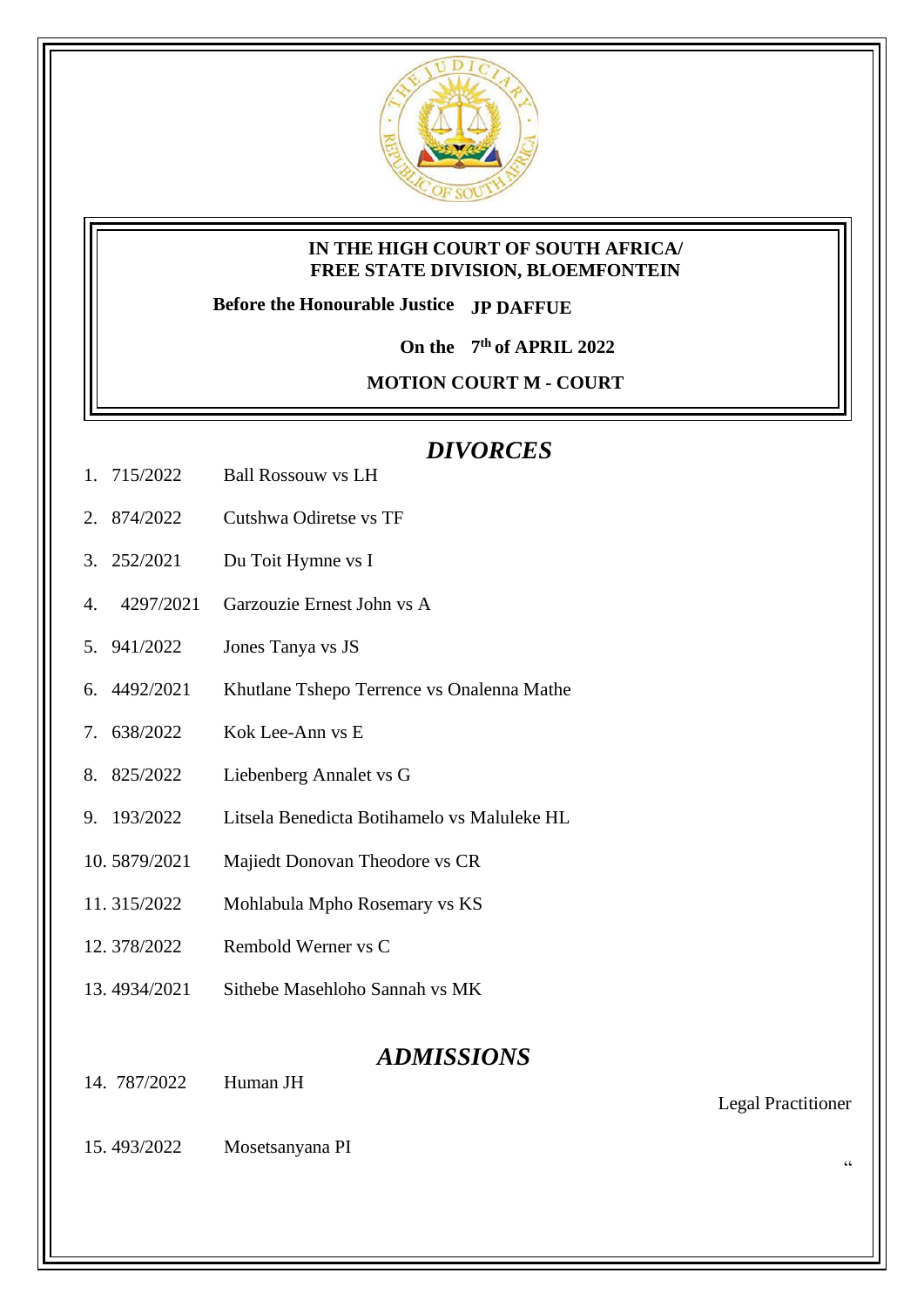| 16. 716/2022 Rakau LS<br><b>Legal Practitioner</b>                                                                                         |
|--------------------------------------------------------------------------------------------------------------------------------------------|
| 17. 853/2022 Van der Walt JP<br>66                                                                                                         |
| <i><b>INSOLVENCIES</b></i><br>5296/2021 Fick C vs Botha GF<br>18.<br>Sequestration                                                         |
| <b>SUMMARY JUDGMENTS</b><br>19. 5432/2021 SA Taxi Finance Solutions (Proprietary) Limited vs Tsikane ML<br><b>Termination of Agreement</b> |
| 3963/2019 First National Bank vs Lindhorst AG& 1 Other<br>20.<br>Money Owing                                                               |
| 21.<br>4119/2021 Sizabantu Piping Systems Central vs Sisamu Building Contractors & 1 Other<br>Money Owing                                  |
| 5307/2021 Nedbank Limited vs Mokoena SP<br>22.<br><b>Cancellation of Agreement</b>                                                         |
| UNOPPOSED APPLICATIONS<br>23. 3941/2021 Letsolo ER & 1 Other vs The Body Corporate Santa Maria<br>Interdict                                |
| 24.515/2021<br>Maluti Butchers Bakers Best vs Lethata SJ<br>66                                                                             |
| 25. 5290/2021 Rich Soil Resources & 1 Other vs Makhate SM & 38 Others                                                                      |
| 26. 5560/2021 Ket Civils CC vs The FS Department of Police, Roads and Transport & 4 Others<br>66                                           |
| De Lange C vs Liberty Group Limited & 1 Other<br>27.956/2022<br>$\zeta$ $\zeta$                                                            |
| 28.824/2022<br>Harrismith Intabazwe Tsiame Residents Association & 3 Others vs Maluti-A-Phofung<br>Municipality & 1 Other<br>66            |
| Open Spaces Media vs Mangaung Metropolitan Municipality<br>29.733/2022                                                                     |
| West Rand Consulting vs Mantsopa Local Municipality & 1 Other<br>30.686/2022                                                               |
| 31.567/2022<br>Harrismith Intabazwe Tsiame Residents Association & 3 Others vs Maluti-A-Phofung<br>Municipality & 1 Other<br>66            |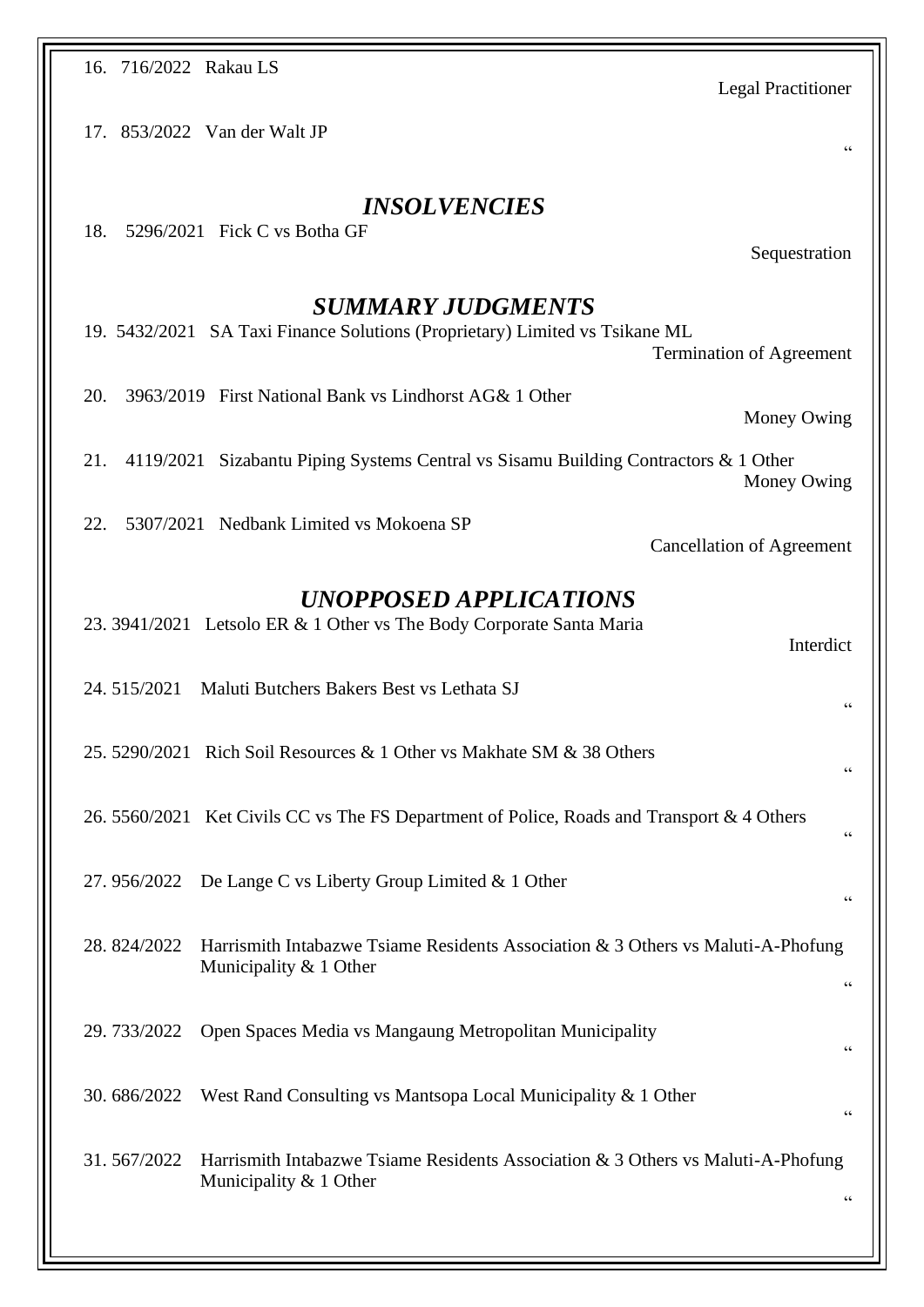| 32. 4329/2020 Ecsponent Development fund & 1 Other vs Heios Investment & 3 Others<br>To Compel                         |
|------------------------------------------------------------------------------------------------------------------------|
| 33.446/2021<br>Jansen ZB vs RAF<br>66                                                                                  |
| 34. 2707/2021 Strydom LC vs Strydom SB<br>66                                                                           |
| Jacoba ME vs Tshiza TB & 1 Other<br>35.5418/2021<br>$\zeta$ $\zeta$                                                    |
| 36. 1071/2022 Bredenkamp FJ & 2 Others vs Mangaung Metropolitan Municipality & 1 Other<br>66                           |
| Imperial Logistics Sourth Africa Group vs Mangaung Metropolitan Muncipality<br>37.770/2022<br><b>Declaratory Order</b> |
| 38.827/2022<br>Mthembu TS vs Stephen LS & 4 Others<br>66                                                               |
| 39. 1060/2022 Botes J & 6 Others vs Master of the High Court<br>66                                                     |
| 40. 2242/2021 Quest Petroleum vs Renmino & 3 Others<br>66                                                              |
| 41. 5847/2021 Morake M vs Mokone ET & 2 Others<br>66                                                                   |
| 42. 6302/2018 CB St Clair Cooper & 1 Other vs Master of the High Court & 1 Other<br>Condonation                        |
| 43.4765/2020 Stasie R vs Minister of Police<br>66                                                                      |
| 44. 985/2022 Scott HD & 1 Other vs Master of the High Court & 4 Others<br>66                                           |
| 45. 1129/2022 The Legal Practice Council vs Van den Heever M & 1 Other<br><b>CAL</b>                                   |
| 46. 1130/2022 The Legal Practice Council vs Junius N & 1 Other<br>66                                                   |
| 47. 1476/2022 Jansen R<br><b>CAL</b>                                                                                   |
| 48. 5910/2021 Ferreira DJL & 1 Other & 1 Other vs Master of the High Court & 2 Others<br>Reopen the Estate             |
|                                                                                                                        |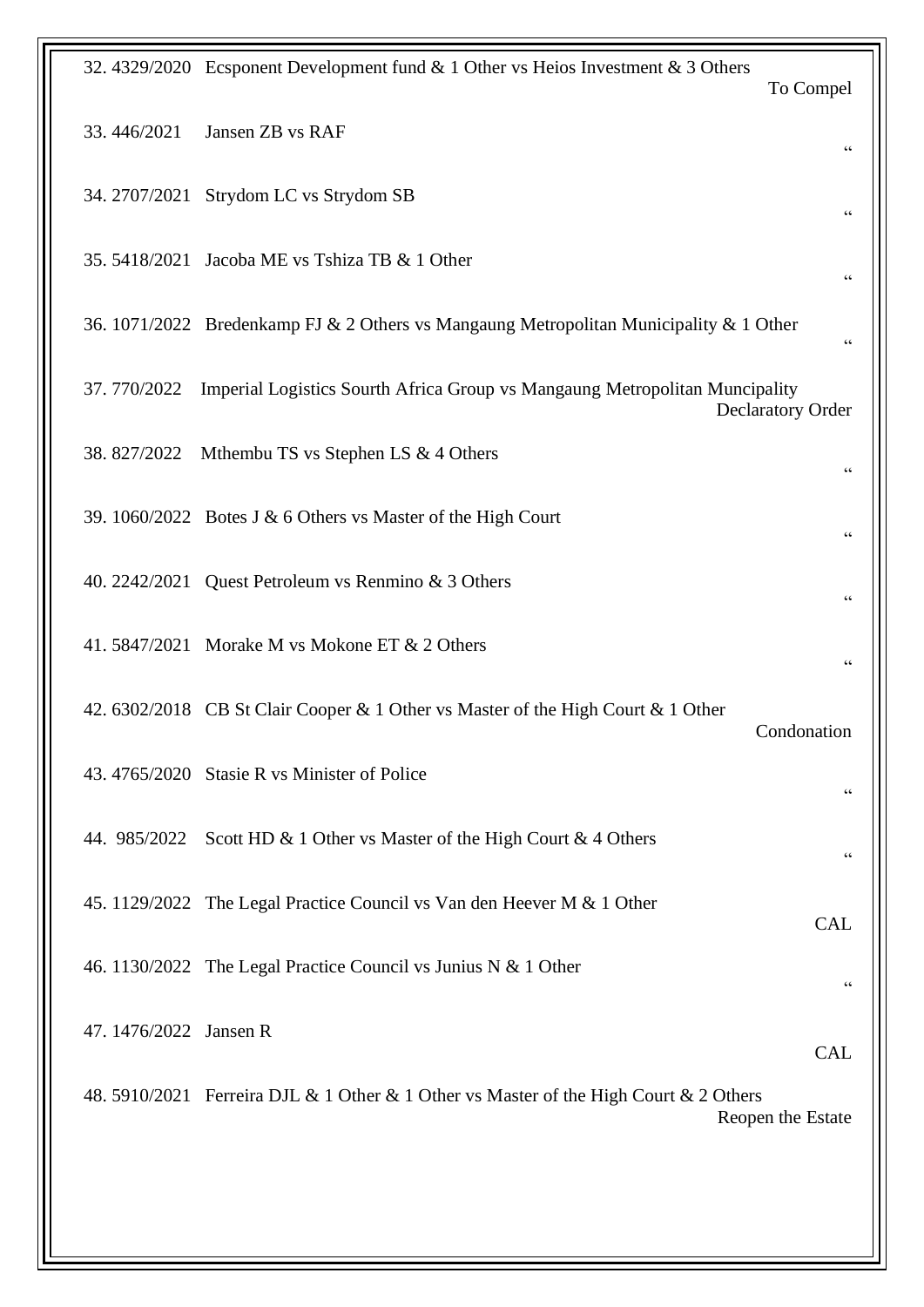| 49. 1101/2022 Imberba Rakia Properties 57 vs Mangaung Metropolitan Municipality<br><b>Effect Payment</b>        |  |
|-----------------------------------------------------------------------------------------------------------------|--|
| 50. 5953/2015 Mohono MJ vs MEC for Department of Education, Free State & 2 Others<br>Joinder Application        |  |
| 51. 3196/2016 Standard Bank vs Sikhosana MD & 1 Other<br>Damages                                                |  |
| 51A 1257/2022 Montsi MA vs RAF<br>66                                                                            |  |
| 51B 3604/2019 Deetlefs U vs RAF                                                                                 |  |
| 52. 734/2022 Rampai SD & 1 Other vs Moloele T & 2 Others<br>Eviction                                            |  |
| 53. 1088/2022 The Pink House Business Development vs Rowco 140 CC<br>$\zeta$ $\zeta$                            |  |
| 54. 1497/2022 Scheepers JZ & 1 Other vs Scheepers EHH<br>$\zeta$ $\zeta$                                        |  |
| 55. 388/2022 Brandt B vs Brandt JMD & 2 Others<br><b>Transfer of Documents</b>                                  |  |
| 56. 3374/2014 Molale SE vs Molale BJ<br>Amendment of Order                                                      |  |
| 57. 2896/2021 Equipnet CC & 1 Other vs Westline Aviation & 3 Others<br>Draft Order to be Made an Order of Court |  |
| 58. 1493/2021 Struwig OJ vs Coetzee MJ & 2 Others<br>Dismissal                                                  |  |
| 59. 1153/2019 Jantjie TE vs RAF & 1 Other<br>Contempt of Court                                                  |  |
| 60. 809/2022 Louw L vs Louw M<br>66                                                                             |  |
| 61. 4153/2020 SB Guarantee Company vs Mbiko YE<br><b>Substituted Service</b>                                    |  |
| 62. 990/2022 Van Vuuren F vs Van Vuuren SWP<br>Rule 43                                                          |  |
| <b>DEFAULT JUDGMENTS</b><br><b>BOKWA ATTORNEYS</b>                                                              |  |
| Transsec 5 (RF) Limited vs Kopane MH<br>63.341/2022                                                             |  |
| 64.684/2022<br>SA Taxi Development Finance vs Lebista ME                                                        |  |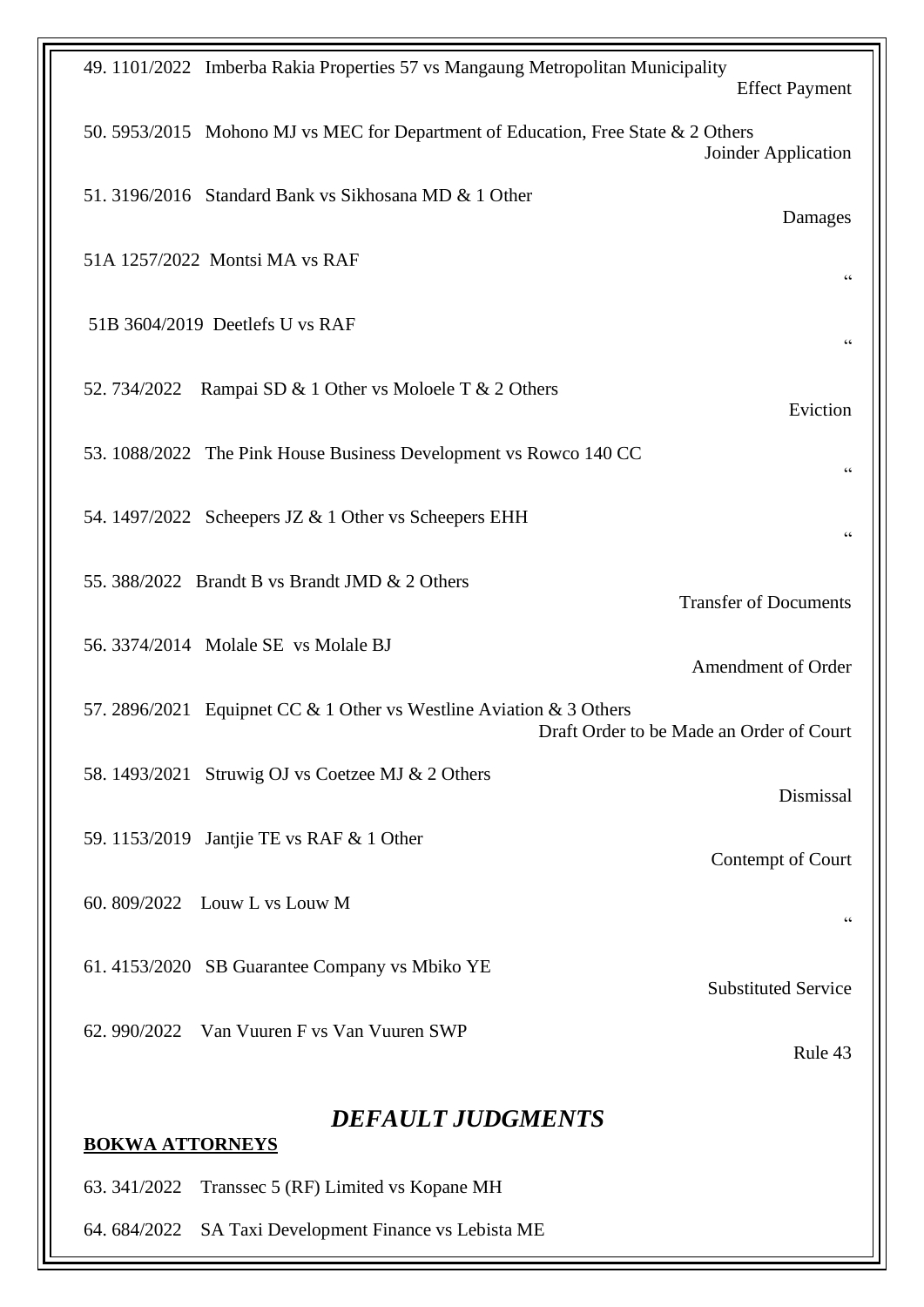- 65. 3393/2021 Potpale Investments vs Makhosini M
- 66. 4402/2021 Transsec 3 (RF) Limited vs Sikhosana A
- 67. 4673/2021 Transsec 3 (RF) Limited vs Mofokeng MJ
- 68. 4877/2021 Transsec 3 (RF) Limited vs Tsotetsi NE
- 69. 4959/2021 Transsec 3 (RF) Limited vs Moloi ME
- 70. 5704/2021 Transflow (RF) vs Motaung LP
- 71. 5710/2021 Potpale Investments (RF) vs Nqulo NJ
- 72. 5843/2021 Transflow (RF) vs Mathe LJ

## **EG COOPER MAJIEDT**

- 73. 5340/2021 Absa Bank vs Thebogo Business Trust & 2 Others
- 74. 651/2022 Absa Bank vs Cusquitition & 1 Other
- 75. 783/2022 Absa Bank vs Lechoba TA
- 76. 1114/2022 Absa Bank vs Hlajoane JC
- 77. 1178/2022 Absa Bank vs Daniels AJ

#### **DU TOIT LAMPRECHTS INC**

78. 396/2020 Fast Issuer SPV (RF) Limited vs Hoffman CMS

#### **HILL Mc HARDY & HERBST**

- 79. 640/2020 Nedbank Limited vs Mofokeng J & 1 Other
- 80. 3290/2021 SB Guarantee Company vs De Groot D
- 81. 4829/2021 Imas Finance (Co-Operative) vs Mokoena TJ
- 82. 5625/2021 First National Bank vs Pro-Tech Automotive & 2 Others

#### **HONEY ATTORNEYS**

83. 1249/2022 Capotex Trading Enterprise CC vs Nare Trading 503 & 1 Other

## **MATSEPES ATTORNEYS**

84. 5544/2021 Standard Bank vs Manaka FM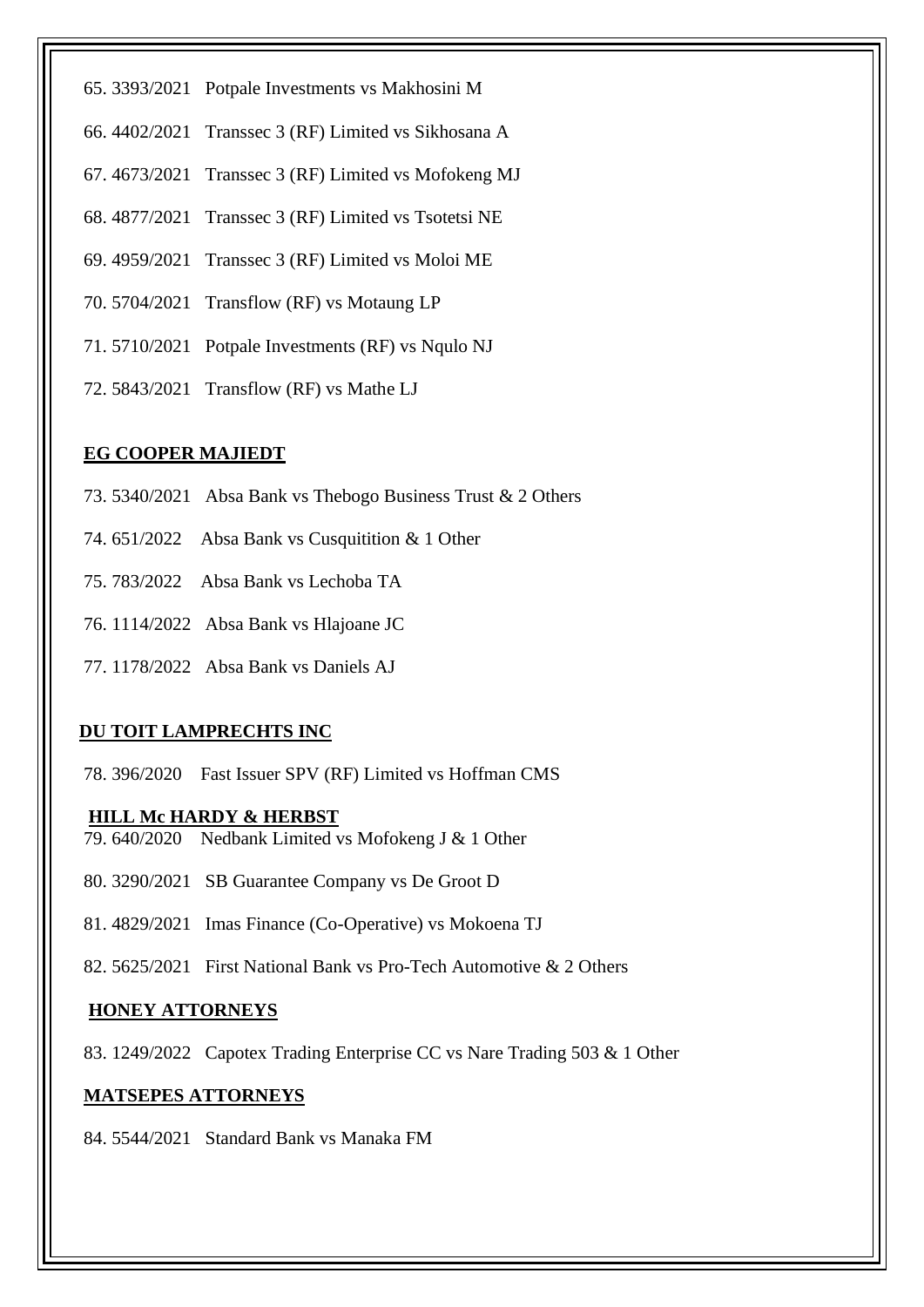#### **McINTYRE VAN DER POST**

- 85. 5782/2021 Capital Propfund vs Amadou Sakho Trading & 1 Other
- 86. 5898/2021 Nedbank Limited vs Coetzee CW
- 87. 887/2022 Nedbank Limited vs Gous N
- 88. 953/2022 Free State Municipal Provident Fund vs Matjhabeng Local Municipality
- 89. 2821/2020 Nedbank Limited vs Kalp WA
- 90. 3738/2020 Nedbank Limited vs Radebe LR
- 91. 4362/2020 Nedbank Limited vs Menyatso MJ
- 92. 4914/2021 Nedbank Limited vs Hancock TA
- 93. 39/2022 Capital Propfund vs Dia MA & 1 Other
- 94. 79/2022 Nedbank Limited vs Cokoto SU
- 95. 280/2022 Nedbank Limited vs Hlaoli HI
- 96. 373/2022 Nedbank Limited vs Jansen van Vuuren G
- 97. 642/2022 Nedbank Limited vs Molefi TI
- 98. 697/2022 Nedbank Limited vs Rampooana S
- 99. 5892/2021 Nedbank Limited vs Janse van Rensburg M

#### **MOLETSANE ATTORNEYS**

100. 4576/2021 Horison Deep Security Services vs Maluti-A-Phofung Water Ltd

#### **NOORDMANS ATTORNEYS**

- 101. 1639/2020 Standard Bank vs Greyvenstein C
- 102. 4407/2020 Standard Bank vs Janse van Rensburg M
- 103. 544/2021 Standard Bank vs Pieters BH
- 104. 4584/2021 First National Bank vs Vermeulen DJJ

#### **PHATSHOANE HENNEY INC**

- 105. 5248/2021 Absa Bank vs Berakhah Trading & 1 Other
- 106. 53/2021 Malope RS vs Thekiso TJ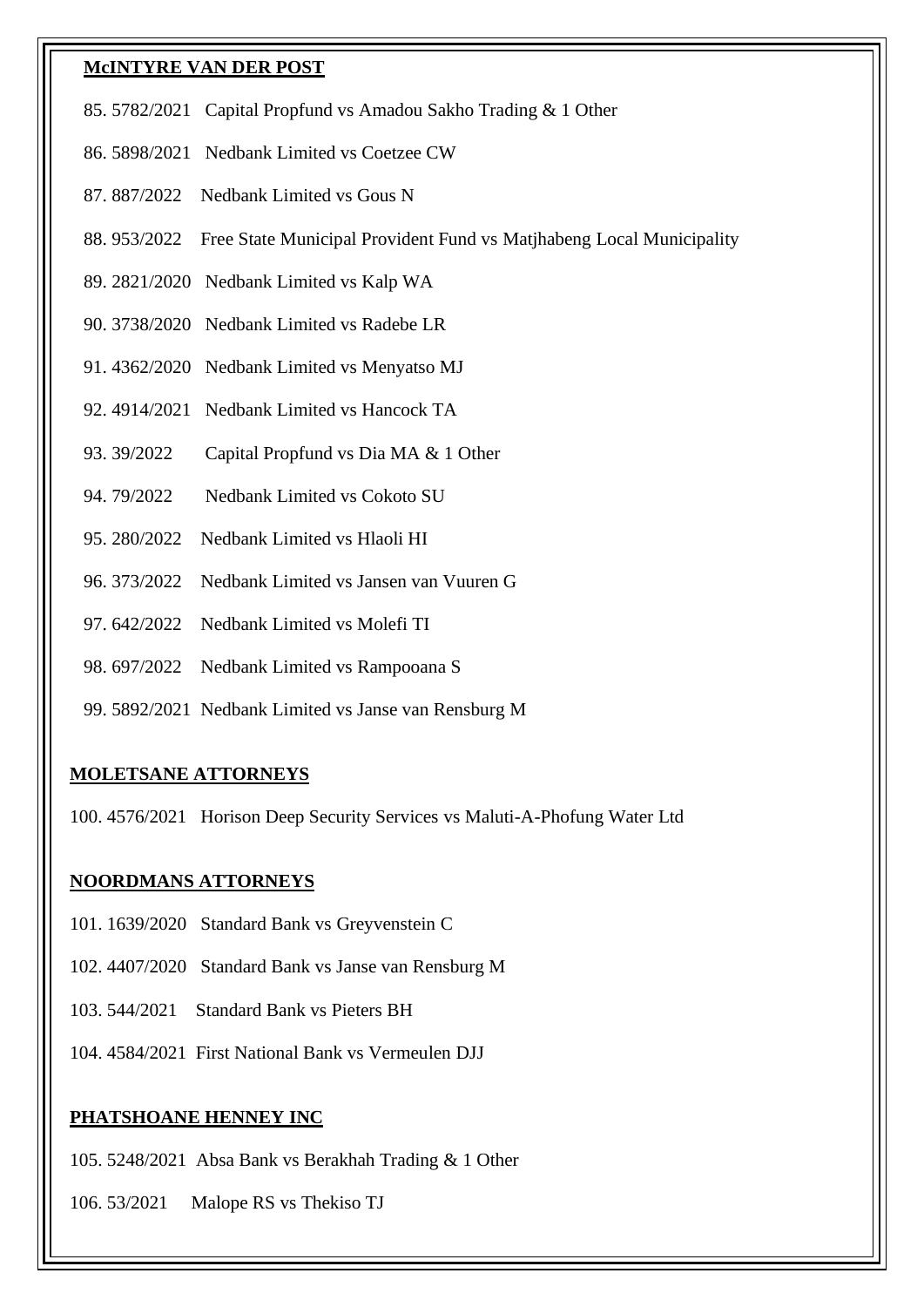107. 1016/2021 Absa Bank vs Rhodium Consulting Pty Ltd & Surety Account

#### **PIETER SKEIN ATTORNEYS**

- 108. 2759/2021 Absa Bank vs Sempe TD & 1 Other
- 109. 518/2022 Standard Bank vs Ngubeni LG

#### **POSWA INCORPORATED**

- 110. 1333/2020 Absa Bank vs Mohapi TS
- 111. 2875/2021 Absa Bank vs Gambu BC
- 112. 3538/2021 Barloworld Equipment vs Motse Civils & 2 Others

#### **ROSSOUWS ATTORNEYS**

- 113. 3428/2020 Firstrand Bank Limited vs Khiba SM
- 114. 1292/2021 Firstrand Bank vs Zinvonite & 1 Other

## **STRAUSS DALY INC**

- 115. 4185/2019 SB Guarantee Company VS Smuts L & 1 Other
- 116. 5001/2022 Standard Bank vs Schlebusch L
- 117. 123/2021 Standard Bank vs Segwaba SJJ & 1 Other
- 118. 790/2022 Standard Bank vs Khonco NC
- 119. 1685/2021 Standard Bank vs Kgwathela LM
- 120. 2722/2019 Manavha Environmental Consulting & 1 Other vs Mercedes-Benz Financial Services 1 **Other**
- 121. 793/2022 Absa Bank vs Mongalo TR
- 122. 1933/2021 Standard Bank vs Titesh MM

#### **SYMINGTON & DE KOK**

- 123. 1868/2021 Toyota Financial Services vs Cyferfontein Boerdery & 1 Other
- 124. 4550/2021 Standard Bank vs Claassen JD & 1 Other
- 125. 4887/2021 Shackleton Credit Management vs Burger P
- 126. 4982/2021 Firstrand Auto Receivables vs Mokone MP